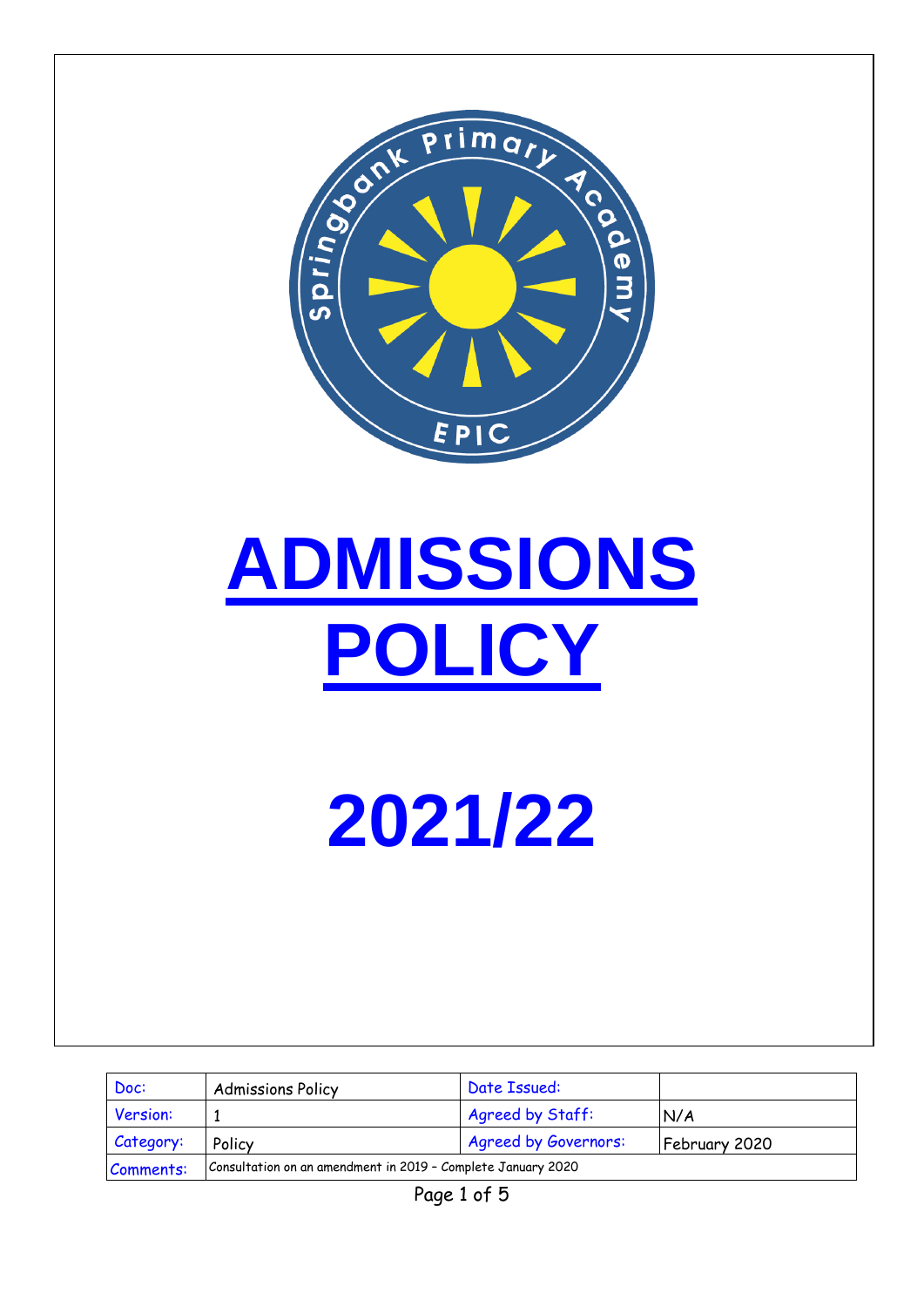## **SPRINGBANK PRIMARY ACADEMY ADMISSIONS POLICY ENTRY IN 2021/22**

Springbank Primary Academy is an inclusive school. The Governors are also committed to ensure that the reception admissions to the Academy reflect the full range of ability. The admission arrangements described in this document will apply to admissions in September 2021.

Admissions to Springbank Primary Academy for Reception 1st September 2021: Admissions for Reception places will be co-ordinated through the Gloucestershire Local Authority's Co-ordinated Scheme and its timetable. Parents will need to apply for a place in the Reception class of the Academy on the Common Application Form if they wish their child to be considered for a place.

|        | <b>Contact:</b> Admissions and Transfer Team                                                            |
|--------|---------------------------------------------------------------------------------------------------------|
|        | <b>Address:</b> Gloucestershire County Council<br>Shire Hall<br>Gloucester<br>GL1 2TP<br>United Kingdom |
| web:   | www.gloucestershire.gov.uk/schooladmissions                                                             |
| Email: | school.admissions@gloucestershire.gov.uk                                                                |
| Tel: T | 01452 425407                                                                                            |

The Academy will operate with a Published Admission Number (PAN) of 60 children in Reception for September 2021. All preferences in applications received on-time will be considered simultaneously and ranked in accordance with the admission criteria below. If the Academy is oversubscribed, places will be offered with regard to the priority order outlined in the section below.

In Year Admissions:

In-year applications are all those made outside the normal admissions round for children of compulsory school age i.e. those applications made during the academic year (after the first day of the Autumn term) for any school place in Reception through to Year 6. For in-year applications parents should apply directly to the school by contacting the head teacher, Mrs White, who will arrange a meeting and arrange for an admissions pack including an application form to be made available. In 2021/22 there is a PAN of 60 in each year group.

Waiting list:

The Academy will operate a waiting list for each year group. Where the Academy receives more applications for places than there are places available, a waiting list will operate until the end of the

| Doc:             | <b>Admissions Policy</b>                                     | Date Issued:     |               |
|------------------|--------------------------------------------------------------|------------------|---------------|
| Version:         |                                                              | Agreed by Staff: | N/A           |
| <i>Category:</i> | <b>Agreed by Governors:</b><br>Policy                        |                  | February 2020 |
| Comments:        | Consultation on an amendment in 2019 - Complete January 2020 |                  |               |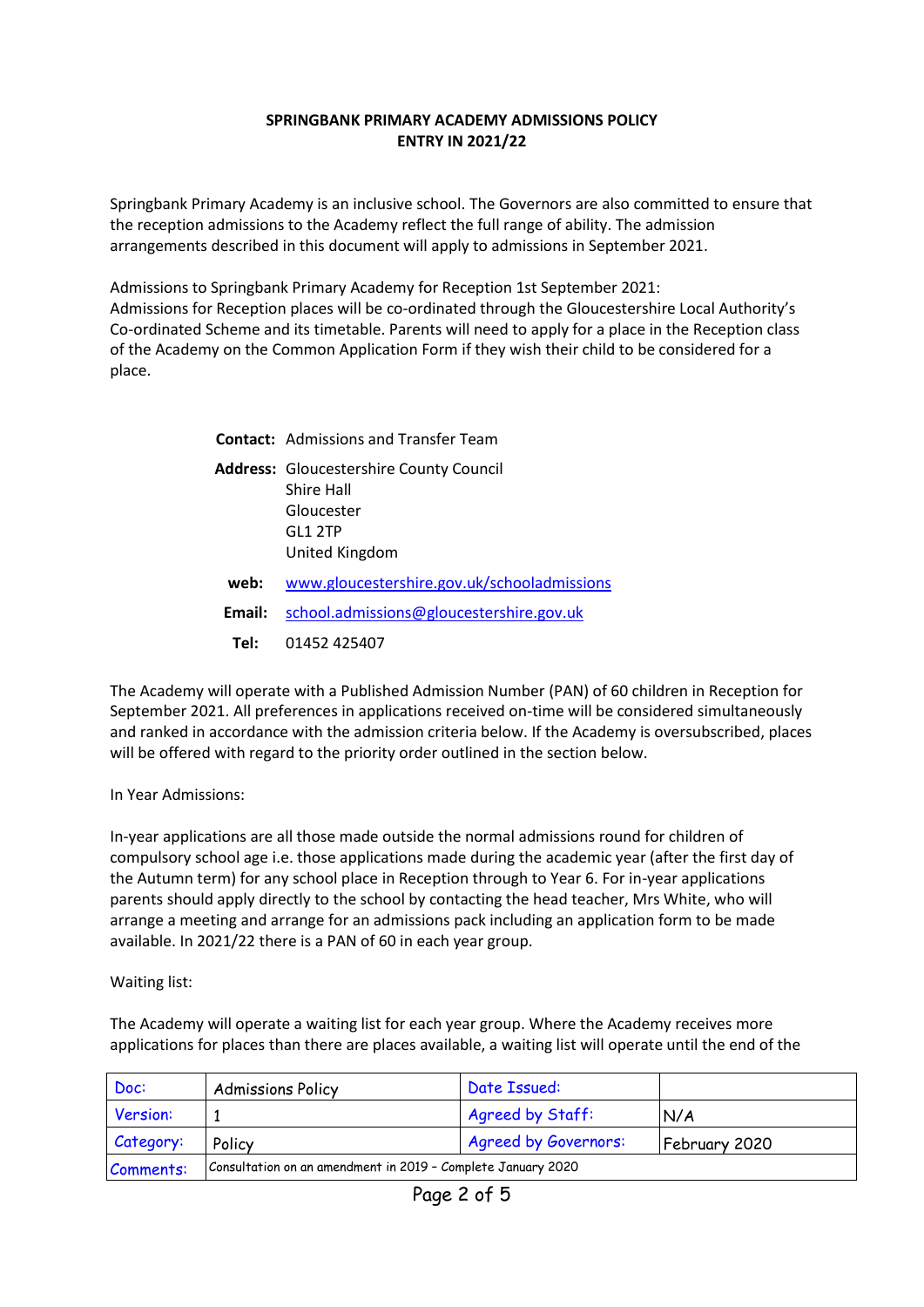academic year. This will be maintained by the Academy and it will be open to any parent to ask for his or her child's name to be placed on the waiting list, following an unsuccessful application. Children's position on the waiting list will be determined solely in accordance with the oversubscription criteria. Where places become vacant they will be allocated to children on the waiting list in accordance with the oversubscription criteria. The waiting list will be reordered in accordance with the oversubscription criteria whenever anyone is added to or leaves the waiting list.

# Admission Criteria Priority Order and Oversubscription Criteria:

After the admission of children with an education health and care plan naming the school, priority will be given to the admission of children who meet the criteria set out below:

1. Looked after children and children who were previously looked after but immediately after being looked after became subject to adoption, a child arrangements order, or special guardianship order. $1$ 

*<sup>1</sup>A looked after child is a child who is in the care of a local authority in England, or is being provided with accommodation by a local authority in England in the exercise of their social services functions.* 

- 2. Children with a sibling attending the Academy at the time of application. For this purpose, sibling refers to brother or sister, half brother or sister, adopted brother or sister, step brother or sister, or the child of the parent/carer's partner as well as children who are brought together as a family by a same sex civil partnership. In every case, the child must be living in the same family unit at the same home address\*, at the time of application.
- 3. Children for whom only one particular school is appropriate due to an exceptional medical condition (to be supported by a written statement from the child's doctor that demonstrates a very specific connection between their medical need and the facilities or resources of this school).
- 4. Children with the strongest geographical claim, measured in a straight line from the ordnance survey address point of the child's home address\* (including flats) to the ordnance survey address point of the Academy, using the Local Authority's computerised measuring system, with those living closer to the Academy receiving the higher priority.

\* *The home address is where a child normally lives. Where a child lives with parents with shared parental responsibility, each for part of a week, the address where the child lives is determined using a joint declaration from the parents stating the pattern of residence. If a child's residence is split equally between both parents, then parents will be asked to determine which residential address should be used for the purpose of admission to school. If no joint declaration is received where the residence is split equally by the closing date for applications, the home address will be taken as the address where the child is registered with the doctor. If the residence is not split equally between both parents, then the address used will be the address where the child spends the majority of the school week.*

| Doc:      | <b>Admissions Policy</b>                                     | Date Issued:     |     |
|-----------|--------------------------------------------------------------|------------------|-----|
| Version:  |                                                              | Agreed by Staff: | N/A |
| Category: | Policy                                                       | February 2020    |     |
| Comments: | Consultation on an amendment in 2019 - Complete January 2020 |                  |     |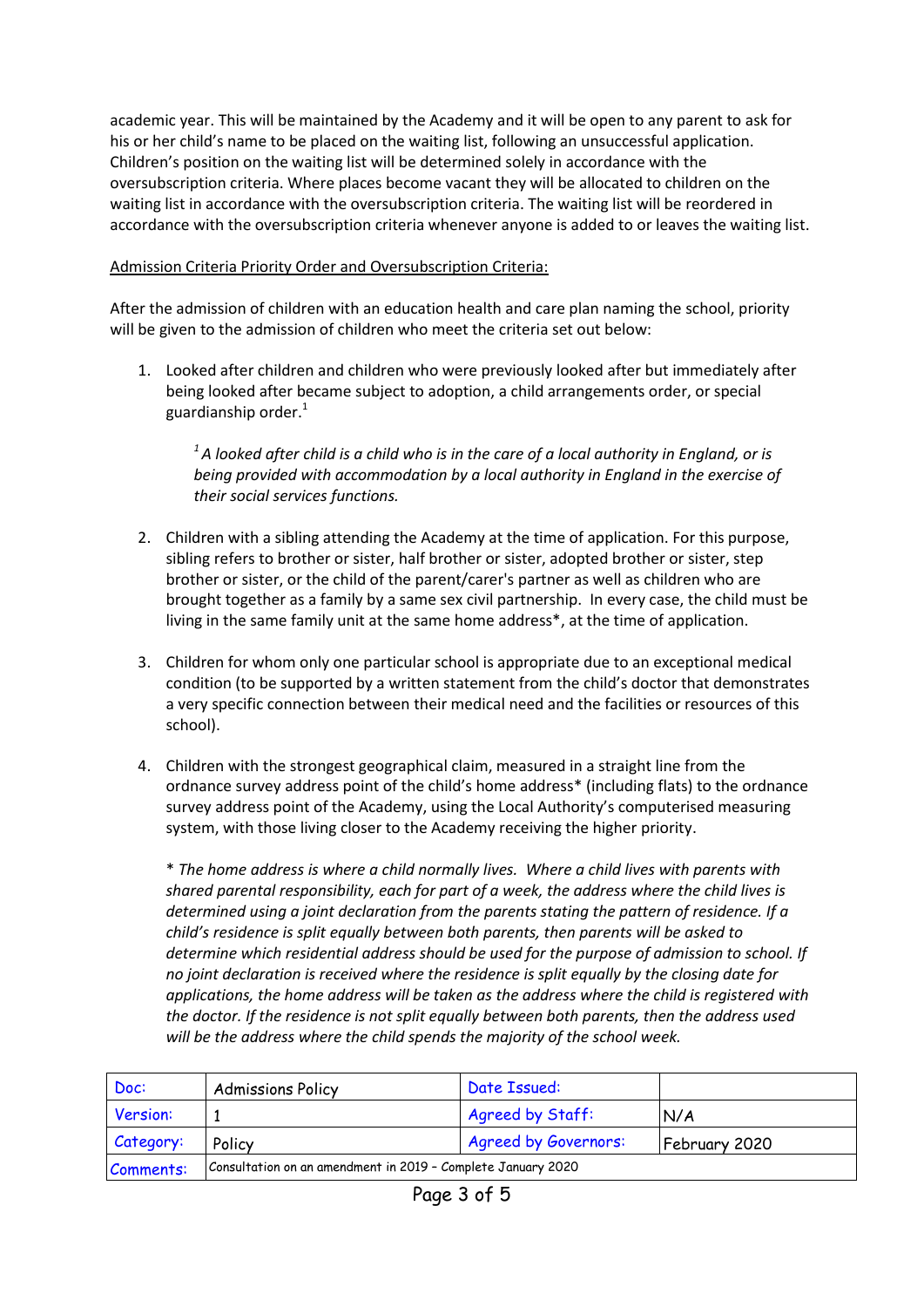# Tie-break:

If the Academy becomes oversubscribed within criteria 2 or 3 above a distance tie-break will apply, with those living closest to the Academy being given priority for admission.

If two children live exactly the same distance from the Academy random allocation undertaken by someone unconnected to the Academy Trust will be used as a final tie-break to decide who will be admitted.

#### Multiple Births:

If two or more children of multiple birth (twins, triplets etc.) from the same family are tied for the final place, we will admit them all, as permitted by the infant class size rules and exceed our PAN.

#### Service Family Arrangements:

Springbank Primary Academy recognises the unique challenges associated with children of UK service personnel and other Crown Servants and follows the Gloucestershire County Councils protocols in this instance.

We will therefore accept a unit quartering address as a 'home' address for such applicants prior to them moving into the area, provided their application is accompanied by an official letter from their unit declaring a relocation date and quartering address.

Details can be found in the GCC Guidance booklet <http://www.gloucestershire.gov.uk/schooladmissions>

#### Summer Born Children:

Due to the changes within the School Admission Code 2014, it is now possible to request a deferred entry for children born after 1st April. Parents must still apply for a place in the child's correct admission year however, in exceptional circumstances, can then apply to both the academy and the local authority to defer entry to the following year. Agreement must be reached by all parties before a deferred entry can be approved and then the normal admission processes will be applied in the following year.

Full details can be found in the GCC Guidance booklet <http://www.gloucestershire.gov.uk/schooladmissions>

## Deferred entry for Infants:

For any child that is not yet 5, parents offered a place in reception for their child have a right to defer the date their child is admitted, or to take the place up part-time, until the child reaches compulsory school age. Places cannot be deferred beyond the beginning of the final term of the school year for which the offer was made.

| Doc:      | <b>Admissions Policy</b>                                     | Date Issued:                |               |
|-----------|--------------------------------------------------------------|-----------------------------|---------------|
| Version:  |                                                              | Agreed by Staff:            | N/A           |
| Category: | Policy                                                       | <b>Agreed by Governors:</b> | February 2020 |
| Comments: | Consultation on an amendment in 2019 - Complete January 2020 |                             |               |